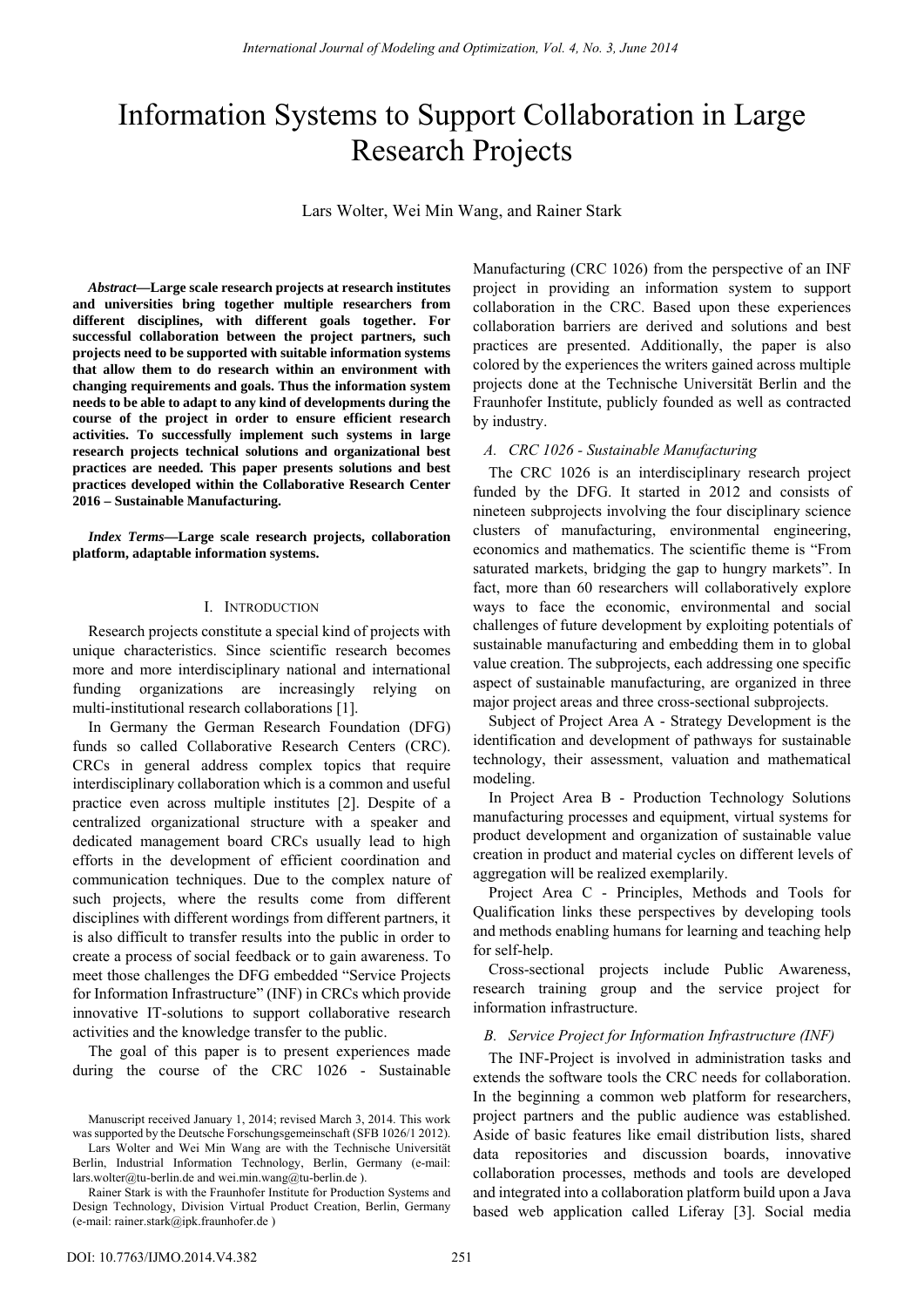

Fig. 1. Time line of INF activities and focus areas since start of the CRC.

The goal of the INF project is to ensure long term accessibility of research results of the CRC 1026 and to establish a knowledge platform for sustainability and related topics.

## II. EXPERIENCES GATHERED DURING THE COURSE OF THE **INF PROJECT**

The special characteristics of CRC-like projects affect multiple areas, not only the information systems but also organization structures and processes of all kinds of tasks. Research projects in research institutes and universities have often fluctuations in personnel due to project oriented working contracts and work for dissertations. CRC-like projects have multiple partners acting in different disciplines and in different institutes.

Until now the INF project went through different phases (see Fig. 1) in the beginning of the project it was necessary to focus on establishing basic functionalities to support the researchers. These functionalities included shared repository, contact management and a website for the public audience. This preliminary setup was implemented using a Microsoft SharePoint service hosted by the central IT of the TU Berlin. Parallel the development of the final platform was initiated. After extended testing the platform was deployed with basic functionalities. The release step was accompanied by training sessions for the researchers. Until 2013 the platform was extended by functionalities from the preliminary solution. Once the platform was in constant use the focus switched to reliability, tool integration and motivation to raise the usage of the platform. The start of this phase was driven by a survey to retrieve the current requirements and IT competences of the researchers. Based on this survey the functionalities in the platform have been redesigned and extended. The relaunch was accompanied by podcasts and blogs to keep the users informed and involved. During this phase a taskforce of key users was also implemented. This phase is still ongoing. Throughout the phases the INF project experienced various obstacles that can be categorized into issues regarding requirements management and motivation of the users.

#### *A. Requirements Management*

Requirements management is the first big hurdle during software development projects. Users are often not able to formulate their needs resulting in large costs and broken deadlines. Research projects like the CRC with their interdisciplinary collaboration can also raise new requirements during the work phase of the project that could not been thought of beforehand. This also means that some of

the defined requirements will never be required during the project even if they are specified. Because of the different origins of the project partners implicit requirements need to be considered, that originate from single requirements. For example the need that the information system are to be embedded into tools used by the project partners can implicitly define the requirement of platform independence if one project partner is using Linux and another one is using Windows operating systems. But none of those persons will require platform independency on them self.

Another specialty common to research projects like the CRC are the changing persons during project runtime. The most common change is between the application and start of the project, which can take more than a year. Therefore the requirements formulated during the application by one group of persons are not the requirements of the persons working on the project later on.

## *B. Motivation Problems using New Information Systems*

Researchers tend to work in their own small enclave doing most of their exchange with other researchers using tools like email or thru papers and presentations. For the day to day research work they use their own tools and infrastructure which is not defined by a higher authority. An example would be the usage of word processors, one uses Latex another uses Word and they exchange their knowledge by using read-only PDF. During the CRC those different researchers need to work together more closely requiring the use of common tools to be efficient. Because there is no common toolset or even method or process to do specific tasks some of the researchers need to use new tools aside from their own tools which results in less motivated usage.

Because we incorporated a web-based platform during our project we could monitor the usage of that platform showing low usage except for situations where the users where forced to use the platform, before specific deadlines for example (see Fig. 2).



Fig. 2. Usage statistics of the CRC platform. The first peak was the first overall project meeting, where every subproject needed to supply a status to the platform, the peak at the end was the second project meeting and the middle cluster of smaller peaks was a conference dedicated to the CRC.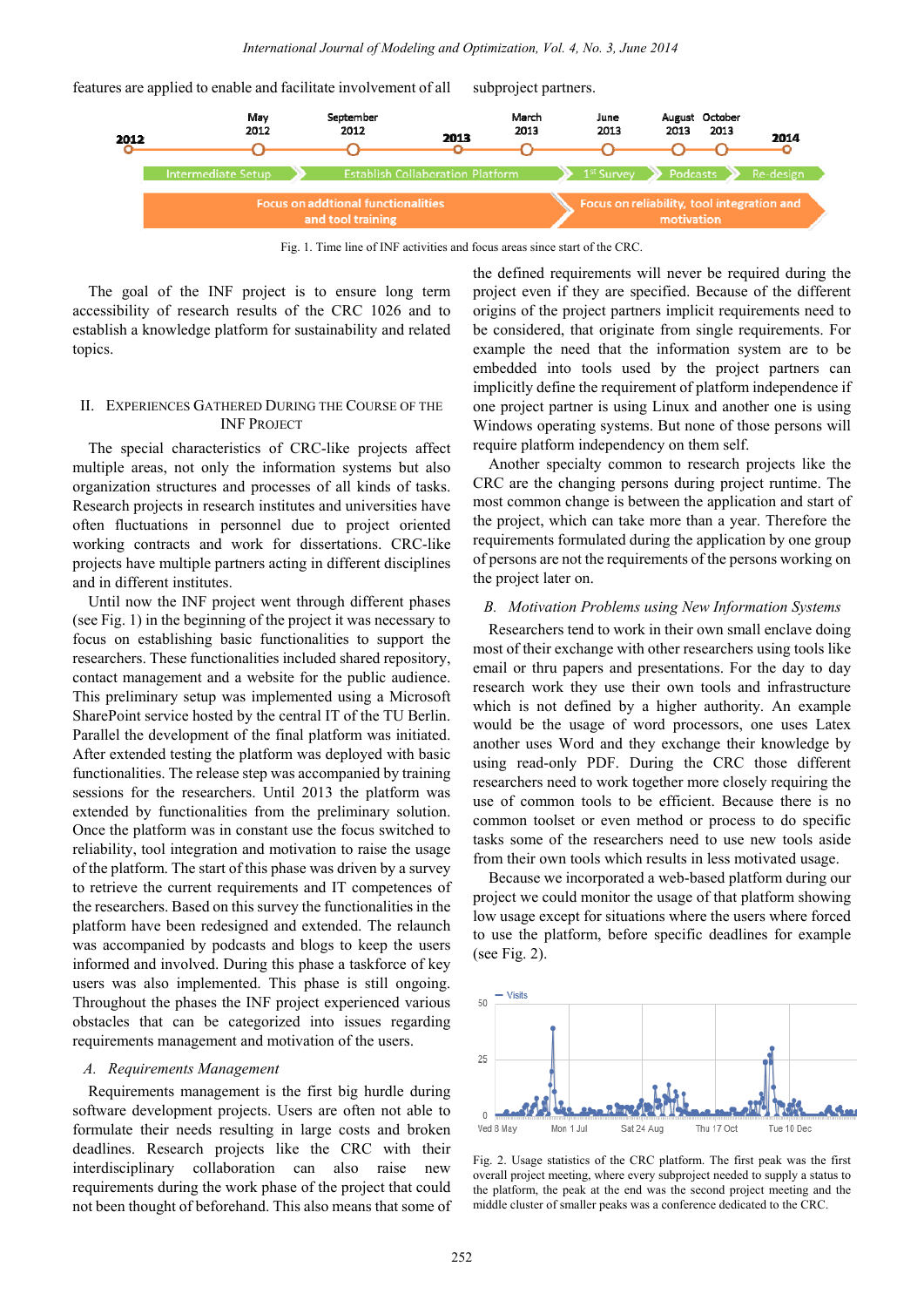## III. SOLUTIONS TO ADDRESS THE REQUIREMENTS MANAGEMENT

Because the information infrastructure needs to be present at the very beginning of the project, it is very important to know the basic needs of the collaboration partners before start of the project. Therefore, a recording of basic and abstract requirements needs to be done before starting the project, as soon as the start has been accepted. This verifies the most important requirements from the application of the project and matches them with the current setup of available and commonly used tools and methods across the project. This recording of requirements should also check the aims of each subproject to allow an infrastructure project to foresee possible upcoming requirements or possibilities to support the research activities.

After starting the project, a user centric survey needs to be done to gather the current requirements and IT competences of the users. The time for this survey should be at a point where all personal is established and all the subprojects that need to collaborate have at least talked once with each other. With this knowledge the specific requirements of single users can be considered. This includes their usage of methods and tools as well as the type of media they use (phone, e-mail, social networks). The survey also allows gathering the needs for collaboration. Is there only document exchange necessary or do far away positioned partners need web conferencing and concurrent editing solutions.

During the runtime of the project the personal responsible for the information systems should establish a feedback channel using different media to allow the communication of additional requirements or changes of requirements.

Nevertheless additional surveys need to be done in regular intervals to ensure that any changes in the requirements are known as soon as possible even if they are not communicated directly by the researchers. An example of a survey result showing the prioritization of collaboration features is presented in Fig. 3.

| Rank | <b>Feature</b>       | Average ranking |
|------|----------------------|-----------------|
|      | Document versioning  | 1,86            |
|      | Workflow management  | 3,09            |
|      | Shared Calendar      | 3,14            |
|      | Management dashboard | 3,59            |
|      | Polls                | 4.18            |
|      | Yellow pages         | 5.14            |

Fig. 3. Priorization of coordination features. during the survey the participants needed to order the different features for their personal importance. (1=important,6=unimportant)

## IV. SOLUTIONS TO ADDRESS THE MOTIVATION PROBLEMS

Addressing the problem that the users of the CRC where not motivated enough to use the platform resulted in different solutions. Some of these solutions where successful, but others were not. Important when trying to raise the motivation to use a specific IT-system or platform is that the target users really need this platform to be more efficient in their research. Motivating the usage of something nobody currently requires might drive researchers into a situation of wasting time which limits their research activities. Therefore a requirement for this kind of motivation is that the users are motivated to collaborate with each other.

## *A. Involve the Users while Evolving the System*

As with usual software development practices in smaller projects where agile methods [4] are commonly used, it is important to be as near to the customer as possible. The customer in case of the CRC are the researchers and therefore it is important to constantly engage with them and presenting them new possibilities and features to ensure that they will address their requirements as expected. This way they are motivated to using something they are part of during development and not only using something someone else dictated them to use. It proved very effective to establish a group of voluntary key users that regularly meet up to involve the users instead of trying to involve everybody.

The implementation of new features was communicated using different media like blog entries, webcasts or showing them different scenarios they usually do side by side with the use of our platform and without. This did not seem to generate the desired effect of involving the researchers. For them to get an advantage from the implemented system and all its features they need to get in contact with them during their usual work.

#### *B. Integrate New Tools with the Existing Toolset*

Bringing the look and feel of existing tools to the new platform and integrating it into the regular working tools makes the tools much easier to use. A lot of development has been done to connect every feature with the corresponding office tools to allow a more fluid working for a large number of users. The integration can happen on multiple levels and can begin with using single-sign-on mechanisms based on current authentication systems, making calendars accessible through outlook or allow the office tools to directly edit content on the platform. In case of the CRC-1026 it was easy to implement the read only export of the calendar to outlook as well as the direct editing using WebDAV. More complicated was the reception of outlook meeting emails to automatically insert them into the online calendar. Single-Sign-on is still not implemented because of security restrictions of the existing authentication mechanisms

#### *C. Using Social Media*

The usage of social media to raise the interest in a platform is a well-established course now-a-days. It includes the possibility for all users to share their knowledge by posting information, writing comments on or rating other postings. The working of social media is based on experiences of the users with public social media platforms. But not everybody is using these platforms and is therefore used to their usage patterns. During one of the surveys the CRC-members were asked how much they use different applications and platforms in their other activities, resulting in very low numbers regarding social media (Fig. 4).

This survey showed why the CRC was not reacting very much to the social media features incorporated and gives hints, why surveys that gather the user experiences and requirements are so important and that there are many facts to consider when implementing social media [5].

Another important factor that determines the applicability of social media mechanisms is the critical mass of users.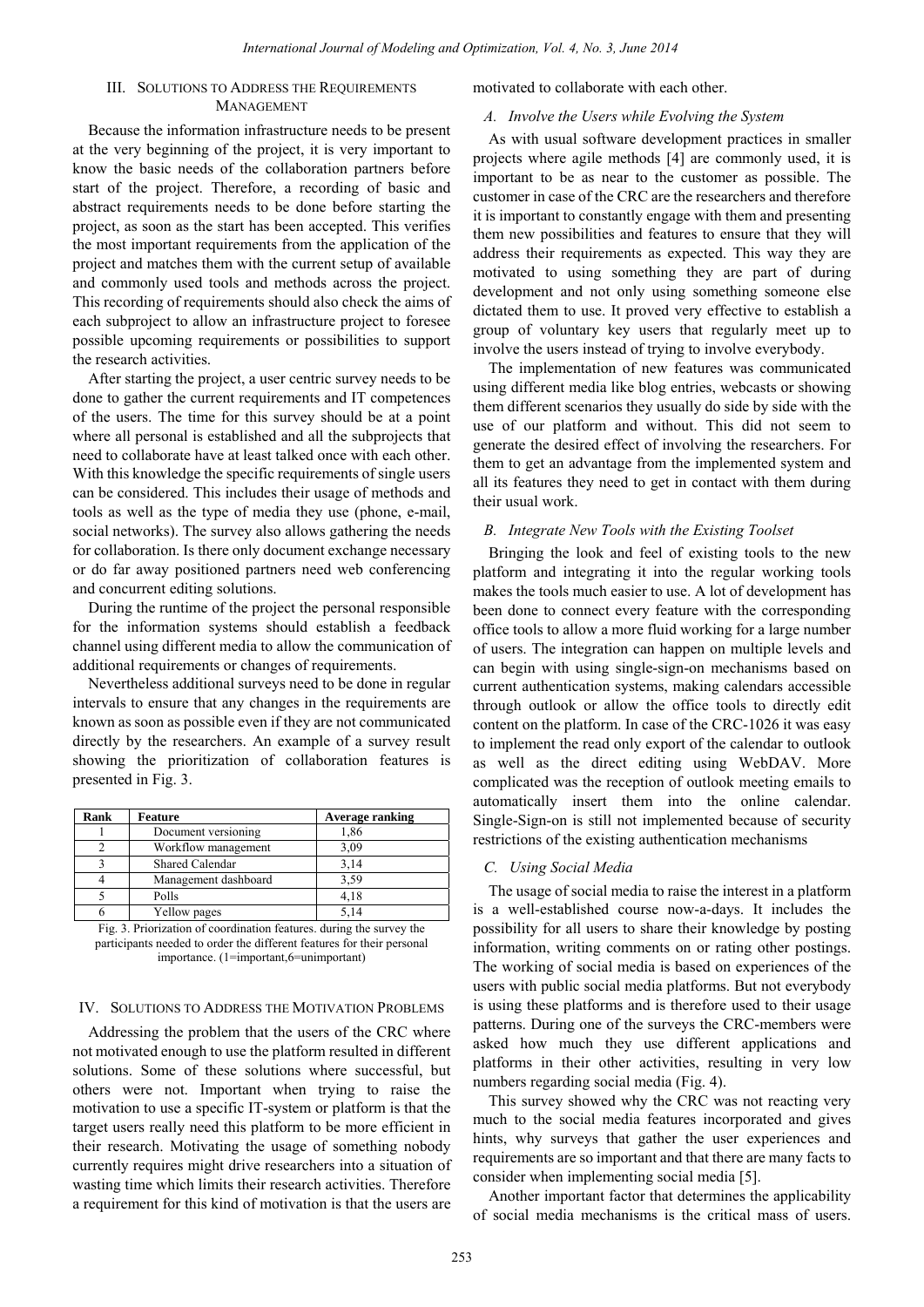Usually, only five to ten percent of social network users contribute actively while the rest remain passive consumers. Such network members who share knowledge, experience and opinion actively are the core drivers of social networks. They create valuable contents that attract other users to join the network or encourage passive users to participate in a guided way (e.g. by starting and moderating discussions). Thus, a critical mass of users is crucial to the success of social media mechanisms. In terms of the CRC the number of users is quite limited. Taking into account the fluctuation of personnel and temporarily involved guest researchers, there are about 80 people on average who can be considered as permanent CRC members, including principal investigators, researchers and student assistants. As the usage statistics (see Fig. 4) implicates this is not enough to create a critical mass for the successful application of social media mechanisms.



Fig. 4. Survey results showing the usage of various types of tools the users use during their private activities. The survey distinguishes between the different user roles to accommodate for the processes these roles are involved with.

## *D. Using "Big Data" Methods*

During the last years there has been a large increase in possibilities to raise the size and quality of information that can be retrieved from structured and unstructured data. The extraction of data from various data sources and their processing as well as the establishment of links between the processed data is called big data, if this data is too big to handle, too slow to handle or too complicate to handle by using usual data analytics [6]. So it might depend on the actual project how big the data really is. Giving the users of an information system the possibility to retrieve new information related to their project by applying big data methods can raise the motivation to use the information system. For the big data processing to be effective many data sources are required, so individual users can put information about their research into the information system and get back possible links to other research the colleagues have done and have not been expected. Such results give the possibility to establish new fields of collaboration with new partners in the CRC.

The motivation can be raised even more if outside data sources are incorporated. This includes for example map data or open statistics data from the government. But if these external data can be useful and the effort to integrate them is feasible depends on the aims of the subprojects.

For the CRC-1026 a search mechanism was implemented that could search across all the different media types available on the platform. External data sources have not yet

been implemented but the integration of sustainability databases is ongoing.

## *E. Using Ontologies*

In addition to extracting information from various data sources it is important to have consistent knowledge models that are developing through ought the project. A possibility to map these models is to use ontologies. The ontology developed for the CRC-1026 allows the subprojects to connect their knowledge, even if there are differently used terms and definitions. The ontology allows the researchers to work on a common understanding of their project gathering information about possible connections with other subprojects and to better use synergies between them. An information system which incorporates the ontology gives a motivation for them using the information system with the feeling that it understands their own view of the project [7].

The ontology build in the CRC-1026 connects different disciplines like production, virtual engineering, mathematics and economics. The ontology features many terms with multiple usages across all the disciplines giving the researchers important hints when they collaborate with different disciplines. To further use the ontology a deeper incorporation into the information system is planned to aid the search tools by adding possible links through the ontology.

#### V. BEST PRACTICES AND RECOMMENDATIONS TO ESTABLISH AN INFORMATION SYSTEM FOR AN CRC

During the first two years of the CRC-1026 the INF-project gathered a lot of information regarding successful tasks and less successful tasks to effectively support the whole CRC. Some best practices can be formulated on these findings as well as based on literature in this area. The best practices can be differentiated between the technological level, the organizational level and the disciplinary level. The technological level handles the implementation of IT-Systems, technical features and methods regarding the technical solution while the organization part focuses on processes and soft skills. The disciplinary part considers the abstract level of the research subject.

## *A. On an Technological Level*

Selecting the appropriate IT-Systems to build up the information system architecture for CRC-like research projects involves other challenges besides the requirements described above. One of the important decisions is between a monolithic solution and heterogeneous IT-landscape. The monolithic approach has its advantages in the reduced integration efforts but has flaws in the details of specific features. Using a heterogeneous IT-landscape allows the use of best-in-class-systems to address the most important requirements and choose simple solutions for seldom required features, but generating a lot of work integrating all the different systems. For the CRC-1026 a monolithic solution was chosen because it contained all the features necessary to address all requirements defined in the application of the project. The solution build upon a Java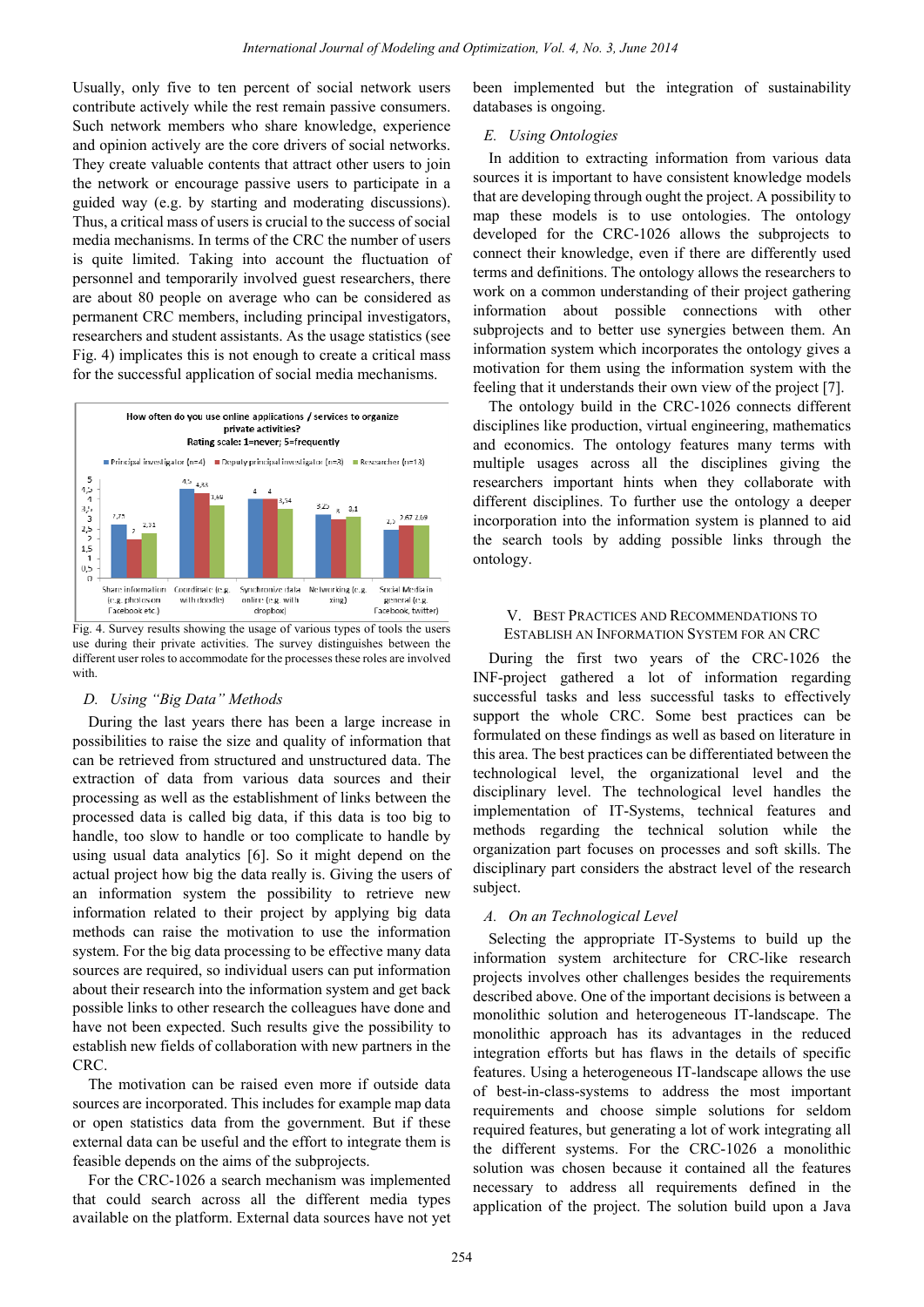based web application called Liferay. Liferay is a CMS and platform to support collaboration and can easily be extended by writing so called portlets. The platform delivered a lot of features ready to go that needed only marginal updates in design and configuration. But after working with this solution some of the requirements changed and new ones where defined. Three important aspects could be examined after starting with the monolithic approach and trying to adapt it to the changing project. Those three favor a heterogenic landscape:

- 1) Only a few of the functionalities of the monolithic system are useful, because the others are still not used by the researchers. One of these important functionalities used was the document management which was constantly used from the first day of and was not best-in-class in terms of usability and stability. Features like portal-wide chat or the usage of personal blogs have never been used even if they were required during the project application.
- 2) Not all parts of the infrastructure need to be connected and therefore no integration effort is needed for those parts. In the CRC-1026 case this happened for the external website which does not need any connection to the intranet area because only one subproject manages this site and all content is exclusively in this part of the system.
- 3) The most important fact supporting a heterogeneous IT-landscape is the evolvement of the monolithic system to a heterogeneous landscape. Because of the changing and new defined requirements during project runtime additional features needed to be implemented, that the monolithic solution could not or not easily supply. Two examples for this are the Web-Conferencing-System which needed to be integrated into the UI and user management of the monolithic solution and the additional Wiki-Solution that should allow for an independent user management to be used by open public (see Fig. 5).



Fig. 5. IT Infrastructure of the CRC-1026 information systems.

Besides those three facts the use of a monolithic solution is still viable if the requirements can be expected to be stable. It is also more advantageous in case of maintenance. The servers to manage for the CRC now include two machines to accommodate all the needed features and also a third machine for testing purposes. If changing requirements and collaboration needs are expected, a heterogeneous landscape of specialized solutions is more advantageous in supporting the researchers.

## *B. On an Organizational Level*

Something common to interdisciplinary projects across multiple institutions is the reduced outcome of the projects because of higher coordination efforts [8]. The high coordination effort is partially caused by the lack of consistent processes in the beginning of the project. The experiences during the INF project showed that it is not only necessary to establish a good working information infrastructure but also the business processes that use this infrastructure. The initial top-down processes that have been defined in the beginning of the project have been found faulty because they did not interact well with discipline specific organizational structures. This resulted in situations where these processes were not followed when executing tasks. The assertion of those processes is complicated because all of the participants are more or less equitable and the management board is missing the right of command and therefore only executing coordinative tasks. Establishing a decision-making body failed consecutively because the commitment of the subprojects was too vague.

This might occur because of the additional workload involved with those decision-making bodies. But one of the more important points is, that each subproject has its own interests that it needs to focus on and which are partially in competition with other subprojects or do not allow to satisfy the needs for the overall project results and collaborative desire. Business- and working processes should therefore be defined and enforced by a representative decision-making body right from the beginning. This management board needs all the authority to give directives. The infrastructure subproject can help in cooperatively define those needed processes showing potentials and borders how processes and IT-infrastructure can aid the collaborative research.

A problem also occurs because of two different types of collaboration. In the first case specific, very determined and highly formatted work deliveries are needed, like overall project reviews. In the other case there are informal and pro-active collaborations without formal boundaries. The distinction of these two cases is not always clear for the researchers. This ambiguity leads to situations where researchers don't share unfinished results because of the fear they might not be correct in terms of formal boundaries. The processes and the information system need to clearly state which kind of collaboration is expected from the researchers by declaring message boards to informal areas for example.

## *C. On an Epistemic Level*

The maturity level of the epistemic domain of CRCs should also be a determinant for the information infrastructure. As Corley *et al*., [1] suggest the success of research collaboration also depends on the maturity level of the scientific discipline. During the development process of a scientific discipline from a burgeoning research topic to a full-fledged scientific discipline the collaboration mode and partners will most likely change. Therefore, the requirements for information infrastructure may also vary from level to level. A research group which works on a burgeoning research topic would probably need more support in terms of coordination and finding common baselines while working on a full-fledged scientific discipline would require tools for